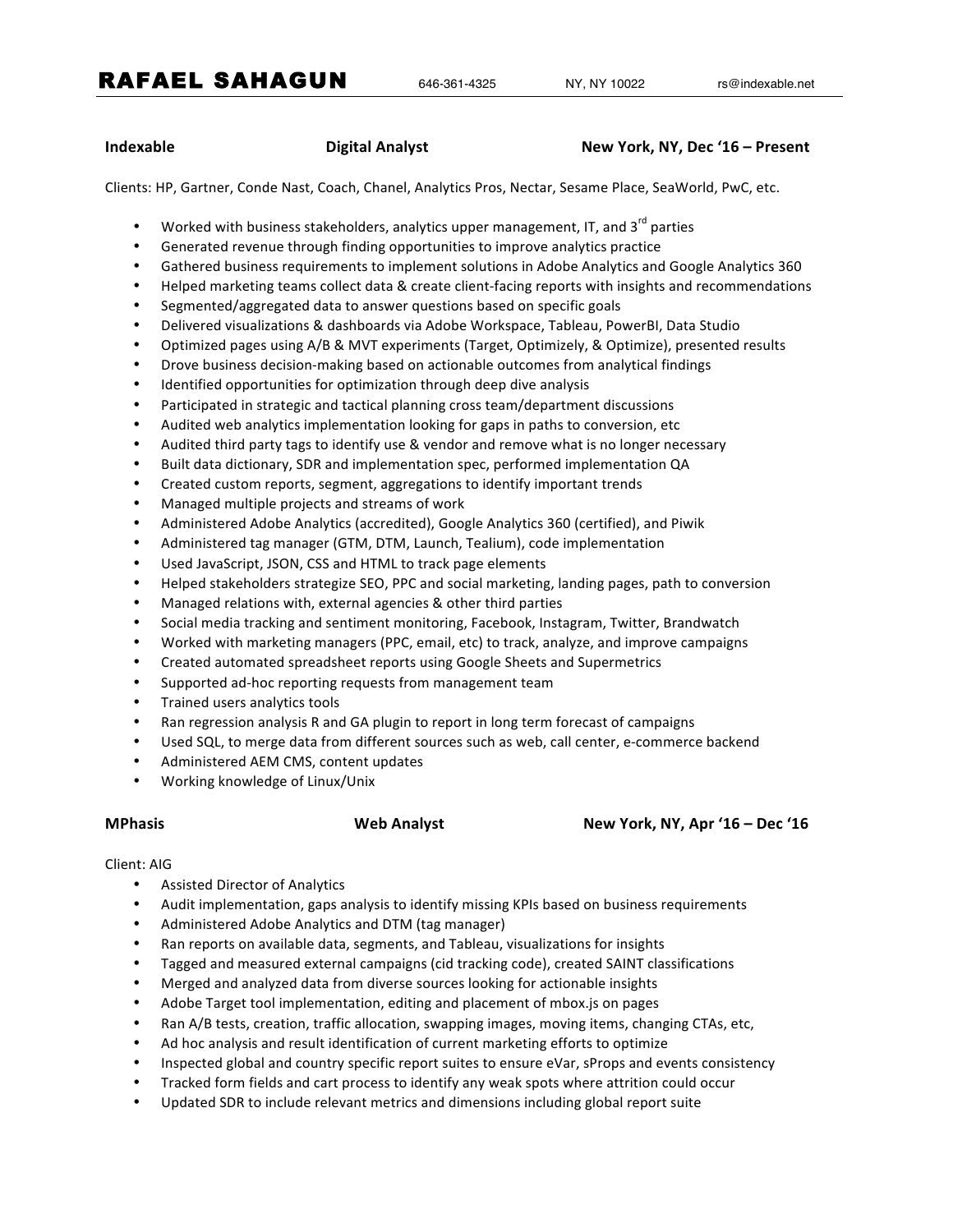- Met with internal departments to understand target personas, sales cycles, seasonality, and to ensure (KBRs) were mapped to analytics goals
- Created reports using ReportBuilder, plugin installation, data request creation, scheduling, etc
- Worked with client and internal delivery teams to develop an automated reports to be used for ongoing insights and data analysis, train users, schedule deliveries, dashboards
- Social media tracking, Facebook, Instagram, Twitter
- Integrated and visualized call center and website data and other sources using Tableau, R
- Helped improvement of SEO, PPC and email marketing efforts, created visualizations
- Analyzed data identifying out trends, outliers, and deviations from expectations
- Running SQL queries to merge form submissions form website and call center to understand conversion from online lead to follow up calls and offline conversion completion, matched by unique form completion ID

### **Epsilon Web Analyst New York, NY, Mar '15 – Apr '16**

Clients: Hitachi Data Systems, Citibank, Anthem / Blue Cross Blue Shield, Martin Foods

- Assisted Senior Data Architect
- Gather requirements, met stakeholders to set business strategy and expectations
- Study current practices, sales cycles, seasonality, industry, competition, etc.
- Used custom variables sProps, eVars and events to better tell a story using contextual data
- Developed SDR (Solution Design Reference) the analytics specification document
- Target & Optimizely A/B tests to test variations in layout, CTA, and media assets, manual and Bayesian splits, testing audiences against goals, etc
- Audit, strategic planning, data dictionary and spec creation, implementation QA, removal of PII
- TMS (GTM, DTM, Tealium, Ensighten) admin, data layer, rules, approving and publishing
- Worked with IT to ensure proper implementation of code, UAT and QA using debugging tools.
- Administered global and standalone report suites, user management, creation of variables
- On-page events (for links and rich internet applications) campaign tracking (external and internal), landing pages, video tracking, social, SAINT classifications, product grid-walls, etc.
- Shopping cart success events including cart open, cart view, cart additions, cart removals, checkout initiation, created custom events to account for any gaps in the conversion path. Product string configuration, merchandising variables, purchase event serialization, etc.
- ReportBuilder plugin installation, data request creation, scheduling workbooks, etc.
- Identified best performing traffic sources, keywords, referrers, visitor paths, funnel weak points
- Presenting findings to upper management and user training
- Social tracking Facebook, Instagram, Twitter
- Helped improvement of SEO, PPC and email marketing efforts, created dashboards in Tableau
- Running SQL queries to merge web transactional data with offline events such as refunds matched by transaction ID or purchase ID

## **Indexable** Web Developer & Digital Marketer New York, NY, Oct 2012 – Mar 2015

Clients: Small and mid sized businesses

- Managed digital ecosystem for small businesses on a retainer
- Web development of WordPress and Drupal CMS, visual content production (Photoshop, Illustrator)
- Business requirements gathering, understanding of industry, sales cycle, seasonality, competitive environment to apply strategy to different digital marketing tactics such as SEO, PPC, email marketing and web analytics tracking in synergy, carefully planning each step of the conversion funnel
- Implementation of Google Analytics, property and view creation, filters, and user management
- Creating custom reports, segments and dashboards for specific audiences, delivery and presentation